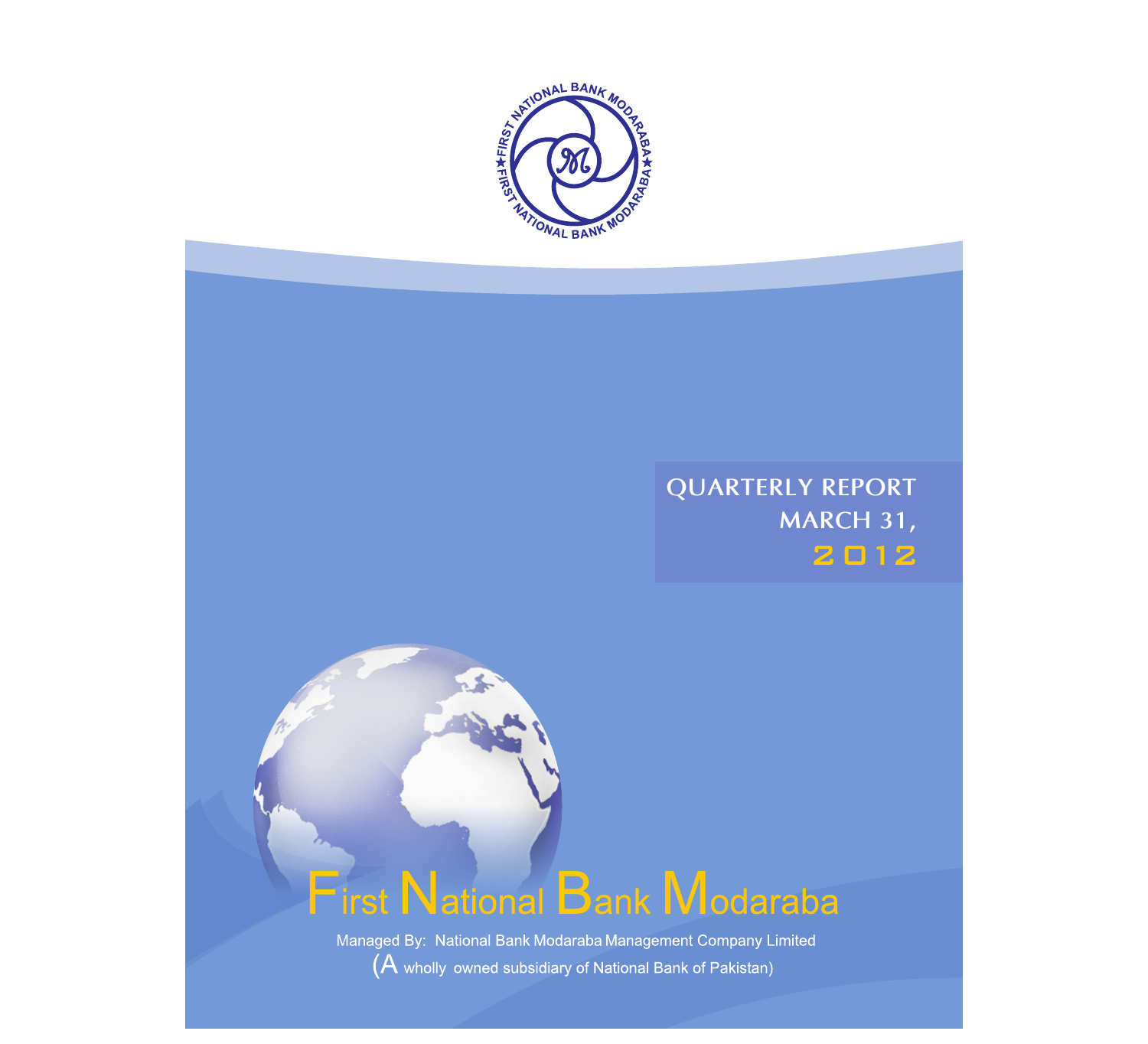## First National Bank Modaraba *Interim Financial Statements*

*For the Quarter Ended March 31, 2012*

## CONTENTS

| Corporate Information                                         | 2        |
|---------------------------------------------------------------|----------|
| Director' Report                                              | 3        |
| Condensed Interim Balance Sheet                               | 4        |
| Condensed Interim Profit and Loss Account                     | 5        |
| Condensed Interim Statement of Comprehensive Income           | 6        |
| Condensed Interim Cash Flow Statement                         |          |
| Condensed Interim Statement of Changes in Equity              | 8        |
| Notes to the Condensed Interim Unaudited Financial Statements | $9 - 17$ |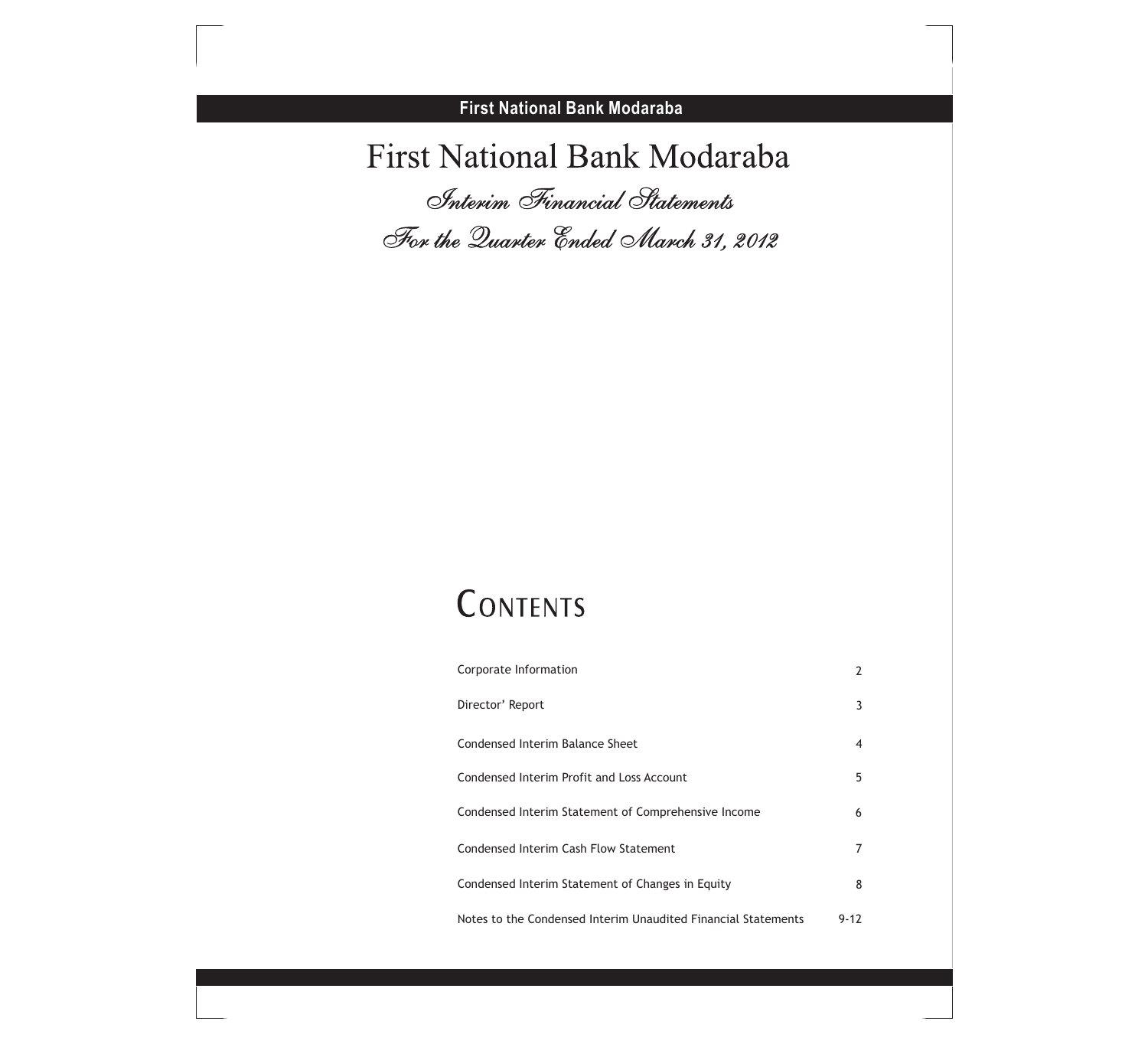## **CORPORATE INFORMATION**

| <b>Board of Directors</b>                            | Mr. Shahid Anwar Khan<br>Mr. Wajahat A. Baqai<br>Mr. Khawaja Waheed Raza<br><b>Syed Mustafa Kamal</b><br>Mr. Jamal Nasim<br>Mr. Sadiq-ul-Huda<br>Mr. Javaid Sadiq                                                                                         | Chairman<br>Director<br><b>Director</b><br>Director<br><b>Director</b><br><b>Director</b><br><b>Chief Executive Officer</b> |
|------------------------------------------------------|-----------------------------------------------------------------------------------------------------------------------------------------------------------------------------------------------------------------------------------------------------------|-----------------------------------------------------------------------------------------------------------------------------|
| Chief Financial Officer/<br><b>Company Secretary</b> | Mr. Abbas Azam                                                                                                                                                                                                                                            |                                                                                                                             |
| Audit Committee                                      | Mr. Wajahat A. Baqai<br>Mr. Khawaja Waheed Raza<br><b>Mr Jamal Nasim</b>                                                                                                                                                                                  | Chairman<br>Member<br>Member                                                                                                |
| <b>HR Committee</b>                                  | Mr. Khawaja Waheed Raza<br>Mr. Wajahat A. Baqai<br><b>Syed Mustafa Kamal</b>                                                                                                                                                                              | Chairman<br>Member<br>Memebr                                                                                                |
| <b>Auditors</b>                                      | Horwath Hussain Chaudhury & Co.<br>(A member firm of Crowe Horwath International)                                                                                                                                                                         |                                                                                                                             |
| <b>Bankers</b>                                       | <b>National Bank of Pakistan</b><br><b>Bank Alfalah Limited</b><br>Al Baraka Islamic Bank<br><b>Habib Bank Limited</b><br><b>Allied Bank Limited</b><br><b>MCB Bank Limited</b><br><b>First Women Bank Limited</b><br><b>Bank Islami Pakistan Limited</b> |                                                                                                                             |
| Legal Advisor                                        | <b>Cornelius Lane &amp; Mufti</b><br><b>Advocates and Solicitors</b><br><b>Nawa-i-Waqt House</b><br>4 - Shahrah-e-Fatima Jinnah, Lahore<br>Tel.: 36360824, Fax: 36303301                                                                                  |                                                                                                                             |
| <b>Shares Registrar</b>                              | <b>Hameed Majeed Associates (Pvt.) Limited</b><br>H. M. House, 7 - Bank Square, Lahore<br>Tel: 37235081-2, Fax: 37358817                                                                                                                                  |                                                                                                                             |
| <b>Registered Office</b>                             | 5th Floor, NBP RHQs Building,<br>26 - McLagon Road, Lahore<br>Tel: 042-99211200, Fax: 042-99213247                                                                                                                                                        |                                                                                                                             |
|                                                      |                                                                                                                                                                                                                                                           |                                                                                                                             |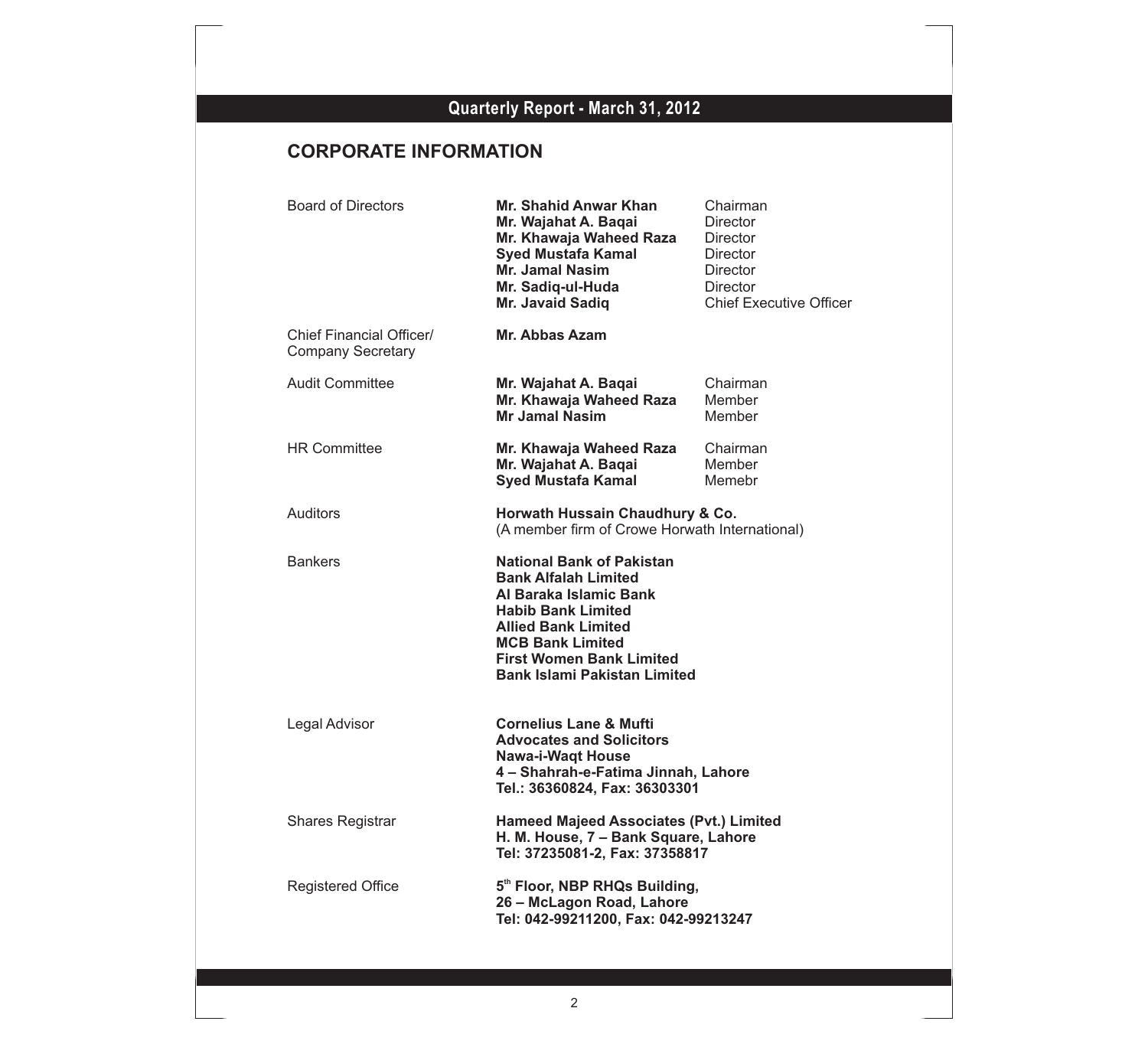#### **First National Bank Modaraba First National Bank Modaraba**

#### **DIRECTORS' REPORT**

On behalf of the Board of Directors of National Bank Modaraba Management Company Limited (NBMMCL), the management company of First National Bank Modaraba (FNBM), I am pleased to present the quarterly report, together with unaudited financial statements of FNBM for the quarter and nine months ended March 31, 2012.

During the period under review the credit appetite of the industry remained low as expected. However due to diligent marketing efforts, FNBM wrote new leases, that resulted in a balance sheet size of Rs.2,083 millions at the end of the quarter under review.

The Modaraba generated total income of Rs.445 millions in the nine months under review as compared to Rs.344 millions in the corresponding period last year; and total operating expenses stood at Rs.426.188 Millions as against Rs.320 Millions in the corresponding period. FNBM's net profit remained at Rs.17.11 millions for the nine months ended March 31, 2012 as compared to the corresponding figure of Rs.21.29 millions for the period ended March 31, 2011. Accordingly EPC was Rs.0.68 as against Rs.0.85 in the corresponding period.

Finally, I would like to, if I may, thank to the valued certificate holders for their patronage and consistent support in the prevailing challenging scenario. Besides, I extend my sincere gratitude to Registrar Modarabas, SECP and Modaraba Association of Pakistan for their continued guidance and support.

Chief Executive Officer

**Javaid Sadiq Lahore: April 24, 2012**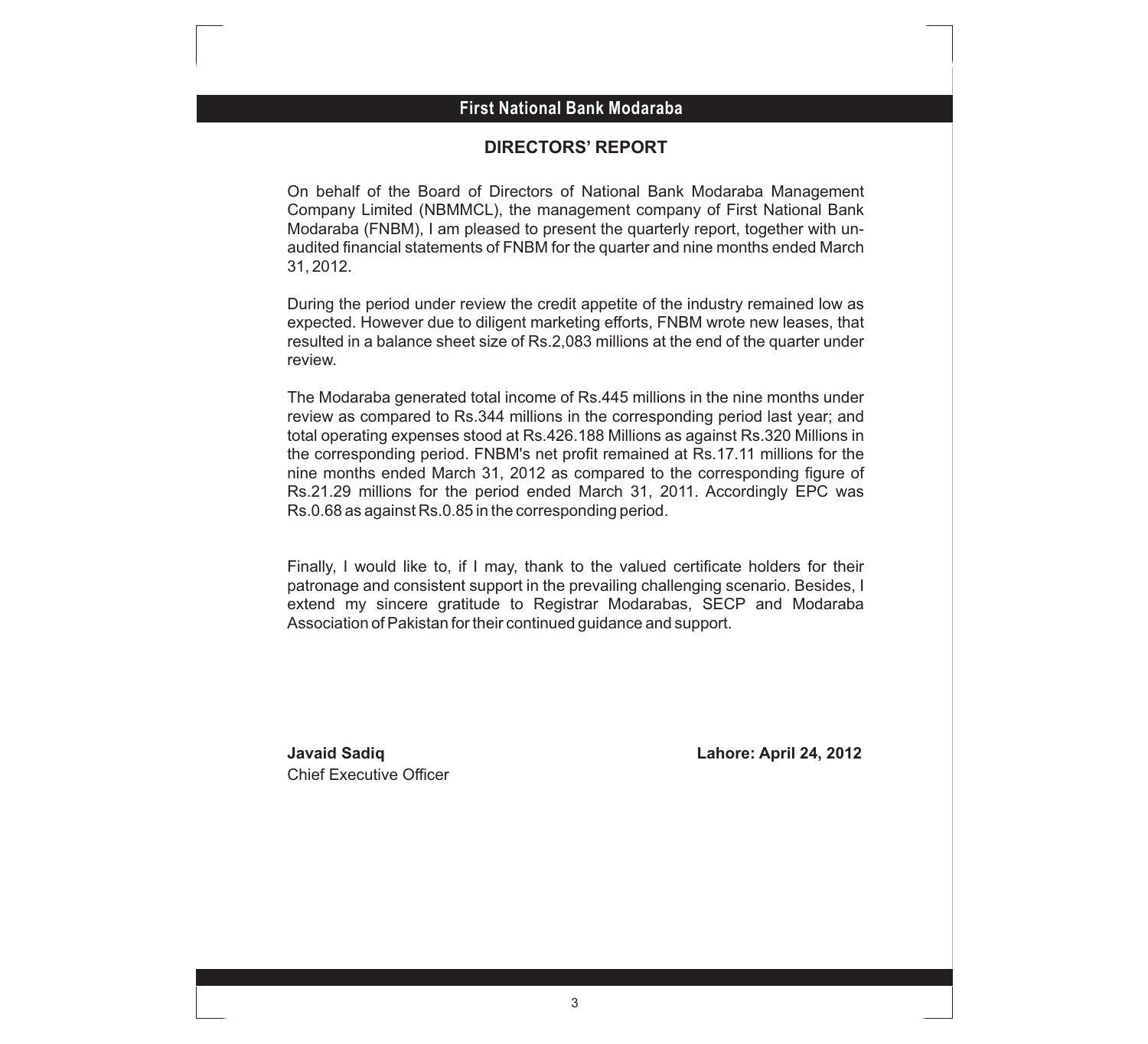#### **CONDENSED INTERIM BALANCE SHEET (UNAUDITED) AS AT MARCH 31, 2012**

| <b>ASSETS</b>                                                                      | <b>Note</b>     | (Un-audited)<br>March 31<br>2012<br><b>Rupees</b> | (Audited)<br>June 30<br>2011<br><b>Rupees</b> |
|------------------------------------------------------------------------------------|-----------------|---------------------------------------------------|-----------------------------------------------|
| <b>Current assets</b>                                                              |                 |                                                   |                                               |
| Cash and bank balances                                                             |                 | 5,887,304                                         | 8,140,110                                     |
| ljarah rental receivable                                                           |                 | 61,354,004                                        | 41,042,491                                    |
| Advances, prepayments and other receivables                                        |                 | 84,136,169                                        | 174,201,991                                   |
| <b>Accrued Profit</b>                                                              |                 | 4,355,415                                         | 26,048,514                                    |
| Short-term investments                                                             |                 | 1,816,909                                         | 1,825,507                                     |
| Short-term morabaha investment - secured                                           |                 | 793,648,140                                       | 747,751,646                                   |
| Short-term musharaka investment - unsecured                                        |                 |                                                   | 100,000,000                                   |
| Current portion of non-current assets                                              |                 | 83,502,418                                        | 164,760,304                                   |
|                                                                                    |                 | 1,034,700,359                                     | 1,263,770,563                                 |
| Non - current assets                                                               |                 |                                                   |                                               |
| Net investment in ijarah                                                           | 5               | 134,422,899                                       | 124,213,765                                   |
| Long-term morabaha investment - secured                                            |                 | 1,173,215                                         | 49,862,728                                    |
| Long-term sukuk certificate - secured                                              |                 |                                                   | 941,801                                       |
| Long-term loans and deposits                                                       |                 | 1,820,920                                         | 1,526,640                                     |
| Fixed assets under ijarah arrangements                                             | 6               | 909,708,263                                       | 725,840,696                                   |
| Fixed assets - tangible                                                            | 6               | 1,733,191                                         | 1,416,498                                     |
|                                                                                    |                 | 1,048,858,488                                     | 903,802,128                                   |
| <b>Total Assets</b>                                                                |                 | 2,083,558,847                                     | 2,167,572,691                                 |
| <b>LIABILITIES</b>                                                                 |                 |                                                   |                                               |
| <b>Current liabilities</b>                                                         |                 |                                                   |                                               |
| Creditors, accrued and other liabilities                                           |                 | 43,875,284                                        | 53,757,648                                    |
| Accrued profit payable                                                             |                 | 34,460,654                                        | 30,689,323                                    |
| Short-term finances - secured                                                      |                 | 640,161,378                                       | 665,022,113                                   |
| short-term certificates of musharaka - unsecured                                   | $\overline{7}$  | 78,074,003                                        | 120,790,290                                   |
| Current portion of non-current liabilities                                         |                 | 451,848,504                                       | 439,908,691                                   |
|                                                                                    |                 | 1,248,419,823                                     | 1,310,168,065                                 |
| <b>Non - current liabilities</b>                                                   |                 |                                                   |                                               |
| Long-term security deposits                                                        |                 | 188,488,094                                       | 127,635,813                                   |
| Long-term certificate of musharaka - unsecured                                     | 8               | 66,892,638                                        | 78,600,000                                    |
| Long-term finances - secured                                                       | 9               | 249,999,989                                       | 312,499,991                                   |
| Deferred morahaba income                                                           |                 | 507,938                                           | 1,529,395                                     |
|                                                                                    |                 | 505,888,659                                       | 520,265,199                                   |
| <b>Total liabilities</b>                                                           |                 | 1,754,308,482                                     | 1,830,433,264                                 |
| <b>NET ASSETS</b>                                                                  |                 | 329,250,365                                       | 337, 139, 427                                 |
| Represented by:                                                                    |                 |                                                   |                                               |
| <b>CAPITAL AND RESERVES</b>                                                        |                 |                                                   |                                               |
| Certificate capital                                                                | 10              | 250,000,000                                       | 250,000,000                                   |
| Reserves                                                                           |                 | 79,250,365                                        | 87,139,427                                    |
| <b>CONTINGENCIES AND COMMITMENTS</b>                                               | 11              |                                                   |                                               |
|                                                                                    |                 | 329,250,365                                       | 337, 139, 427                                 |
| The annexed notes from 1 to 16 form an integral part of these financial statements |                 |                                                   |                                               |
|                                                                                    |                 |                                                   |                                               |
| <b>CHIEF EXECUTIVE OFFICER</b><br><b>DIRECTOR</b><br>Lahore: April 24, 2012        | <b>DIRECTOR</b> |                                                   | <b>CHIEF FINANCIAL OFFICER</b>                |

l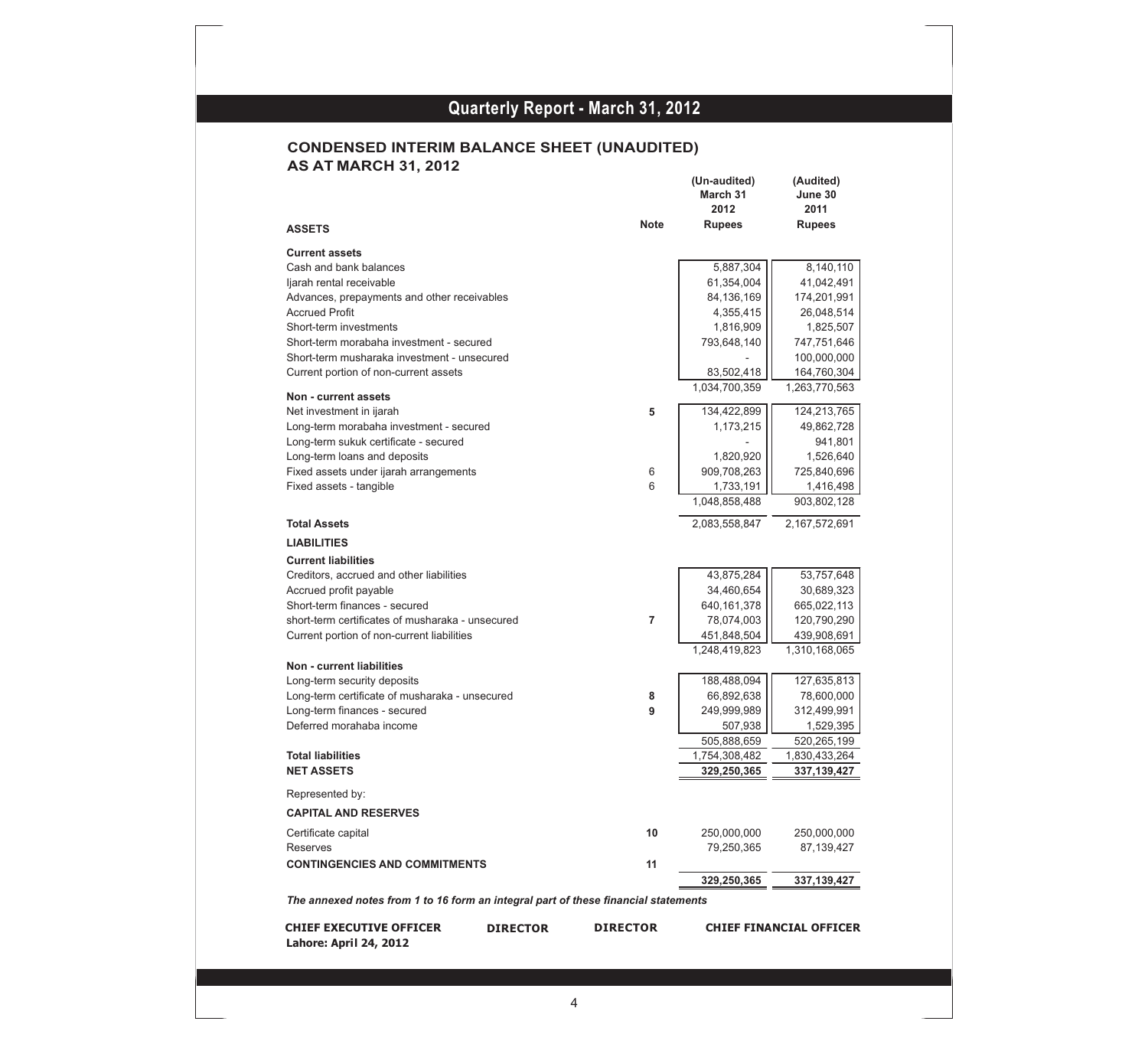#### **FOR THE PERIOD ENDED MARCH 31, 2012 CONDENSED INTERIM PROFIT AND LOSS ACCOUNT (UNAUDITED)**

|                                                                                    |                 | <b>Nine Months ended</b>         |                                  |                                  | <b>Quarter ended</b>             |
|------------------------------------------------------------------------------------|-----------------|----------------------------------|----------------------------------|----------------------------------|----------------------------------|
|                                                                                    |                 | (Un-audited)<br>March 31<br>2012 | (Un-audited)<br>March 31<br>2011 | (Un-audited)<br>March 31<br>2012 | (Un-audited)<br>March 31<br>2011 |
|                                                                                    | Note            |                                  | Rupees                           |                                  | Rupees                           |
| <b>REVENUE</b>                                                                     |                 |                                  |                                  |                                  |                                  |
| Income from ijarah                                                                 |                 | 359,819,182                      | 260,796,550                      | 124,399,817                      | 110,011,849                      |
| Profit on morabaha investment                                                      |                 | 80,380,200                       | 76,720,854                       | 23,509,056                       | 26,115,366                       |
| Profit on musharaka investment                                                     |                 | 1,318,616                        | 753,262                          |                                  | 235,096                          |
| Profit on bank deposits                                                            |                 | 105,328                          | 493,592                          | 25,165                           | 128,887                          |
| Gain on sale of short term investments                                             |                 | 262,947                          | 425,045                          | 602,198                          | 56,608                           |
| Gain on sale of fixed asset                                                        |                 | 754,444                          | 69,637                           | (133, 489)                       | 10,443                           |
| Other income                                                                       |                 | 2,559,325                        | 4,331,509                        | 85,116                           | 2,690,695                        |
|                                                                                    |                 | 445,200,042                      | 343,590,449                      | 148,487,863                      | 139,248,944                      |
|                                                                                    |                 |                                  |                                  |                                  |                                  |
| <b>EXPENDITURES</b>                                                                |                 |                                  |                                  |                                  |                                  |
| Finance cost                                                                       | 12              | 149,075,012                      | 126,569,301                      | 47,162,861                       | 47,896,497                       |
| Operating expenses<br>Depreciation / amortization                                  |                 | 16,031,164                       | 11,891,346                       | 5,155,126                        | 3,662,380                        |
| Allowance for potential ijarah & morabaha losses                                   |                 | 244,581,713                      | 172,477,895                      | 82,526,863                       | 72,570,469                       |
|                                                                                    |                 | 16,500,000                       | 9,000,000                        | 5,000,000                        | 3,000,000                        |
|                                                                                    |                 | 426, 187, 889<br>19,012,153      | 319,938,542<br>23,651,907        | 139,844,850<br>8,643,013         | 127, 129, 346<br>12,119,598      |
| Modaraba Company's Management Fee                                                  |                 | 1,901,215                        | 2,365,191                        | 864,300                          | 1,211,959                        |
| PROFIT FOR THE PERIOD                                                              |                 | 17,110,938                       | 21,286,716                       | 7,778,713                        | 10,907,639                       |
| Unappropriated profit brought forward                                              |                 | 48,711,542                       | 49,231,856                       | 31, 177, 323                     | 32,535,118                       |
| Profit available for appropriation                                                 |                 | 65,822,480                       | 70,518,572                       | 38,956,036                       | 43,442,757                       |
| Appropriation:                                                                     |                 |                                  |                                  |                                  |                                  |
| Transfer to statutory reserve                                                      |                 | 3,422,188                        | 4,257,343                        | 1,555,744                        | 2,181,528                        |
| Dividend                                                                           |                 | 25,000,000                       | 25,000,000                       |                                  |                                  |
| Unappropriated profit carried forward                                              |                 | 37,400,292                       | 41,261,229                       | 37,400,292                       | 41,261,229                       |
| Earnings per Modaraba Certificate - Basic and                                      |                 |                                  |                                  |                                  |                                  |
| diluted                                                                            |                 | 0.68                             | 0.85                             | 0.31                             | 0.44                             |
| The annexed notes from 1 to 16 form an integral part of these financial statements |                 |                                  |                                  |                                  |                                  |
|                                                                                    |                 |                                  |                                  |                                  |                                  |
| <b>CHIEF EXECUTIVE OFFICER</b><br>Lahore: April 24, 2012                           | <b>DIRECTOR</b> | <b>DIRECTOR</b>                  |                                  | <b>CHIEF FINANCIAL OFFICER</b>   |                                  |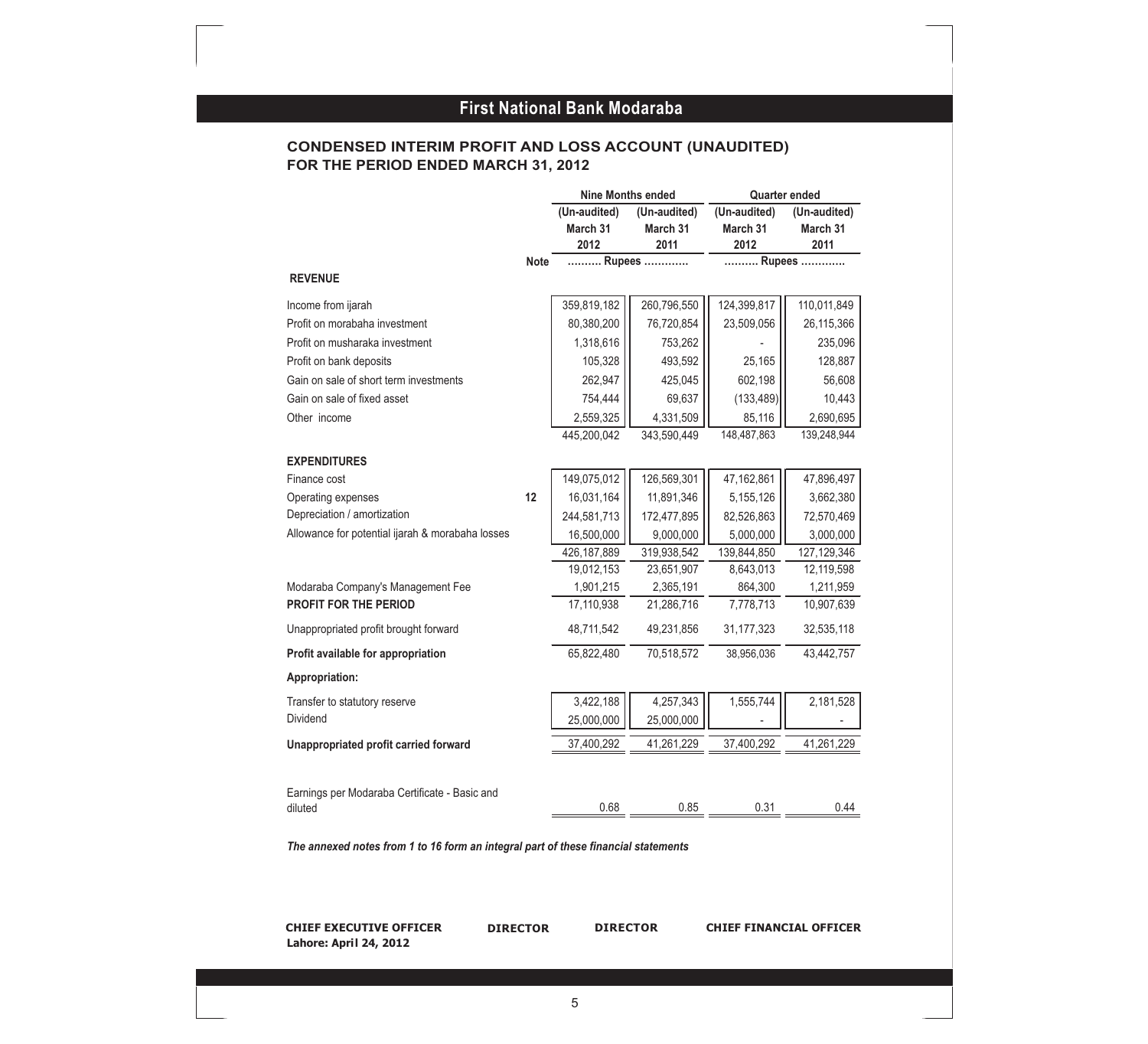#### **CONDENSED INTERIM STATEMENT OF COMPREHENSIVE INCOME (UNAUDITED) FOR THE PERIOD ENDED MARCH 31, 2012**

|                                                                                    | Nine Months ended                |                                               | Quarter ended                    |                                  |
|------------------------------------------------------------------------------------|----------------------------------|-----------------------------------------------|----------------------------------|----------------------------------|
|                                                                                    | (Un-audited)<br>March 31<br>2012 | $\overline{(Un-audited)}$<br>March 31<br>2011 | (Un-audited)<br>March 31<br>2012 | (Un-audited)<br>March 31<br>2011 |
|                                                                                    | Rupees                           |                                               | Rupees                           |                                  |
| Profit for the period                                                              | 17,110,938                       | 21,286,716                                    | 7,778,713                        | 10,907,639                       |
| Other comprehensive income                                                         |                                  |                                               |                                  |                                  |
| Net unrealized gain / (loss) in value of available for sale<br>investments         |                                  |                                               |                                  |                                  |
| Total Comprehensive Income for the Period                                          | 17,110,938                       | 21,286,716                                    | 7,778,713                        | 10,907,639                       |
| The annexed notes from 1 to 16 form an integral part of these financial statements |                                  |                                               |                                  |                                  |
|                                                                                    |                                  |                                               |                                  |                                  |
|                                                                                    |                                  |                                               |                                  |                                  |
|                                                                                    |                                  |                                               |                                  |                                  |
|                                                                                    |                                  |                                               |                                  |                                  |
|                                                                                    |                                  |                                               |                                  |                                  |
|                                                                                    |                                  |                                               |                                  |                                  |

**CHIEF EXECUTIVE OFFICER Lahore: April 24, 2012**

**DIRECTOR** 

**DIRECTOR DIRECTOR CHIEF FINANCIAL OFFICER**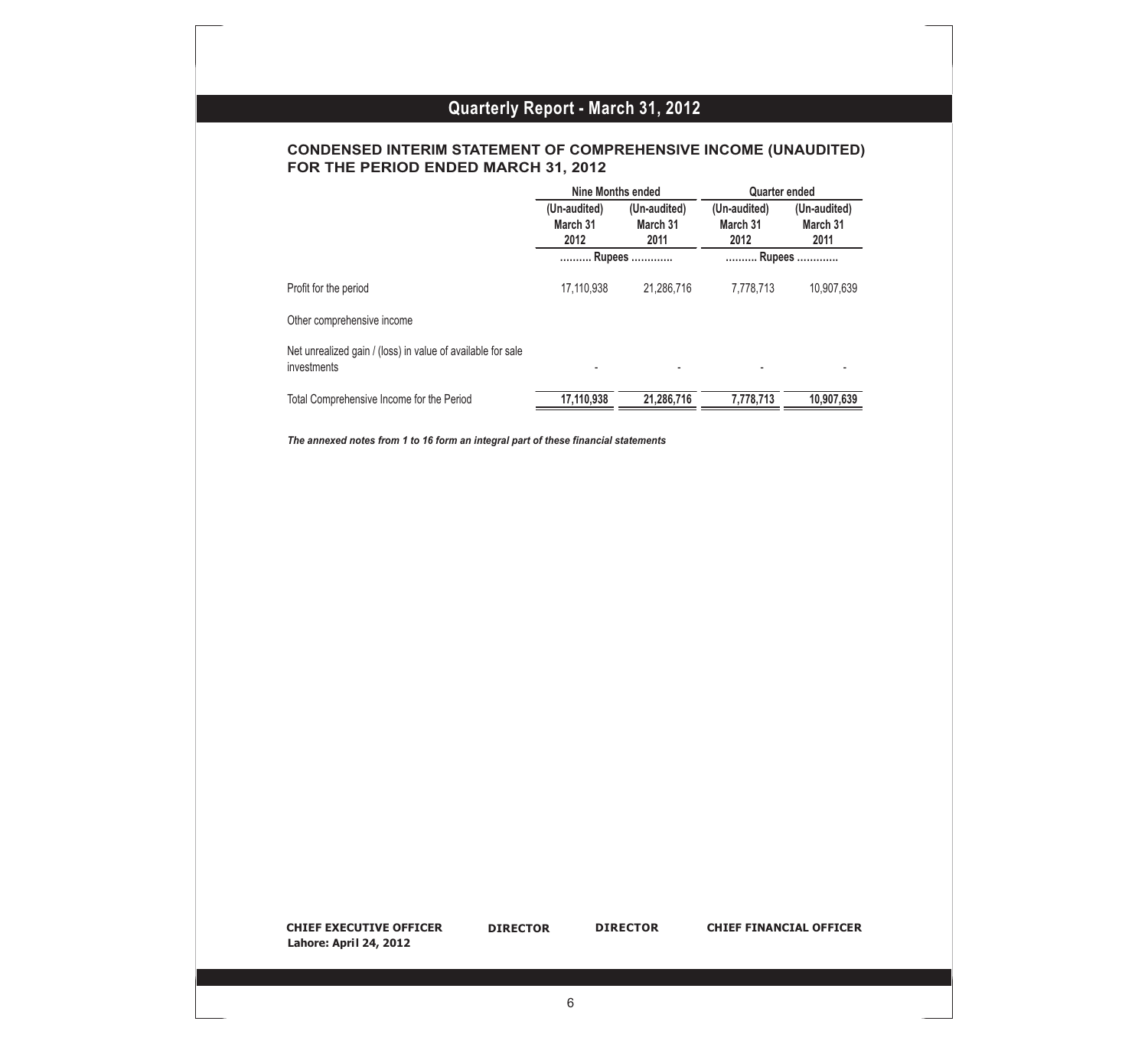#### **CONDENSED INTERIM CASH FLOW STATEMENT (UNAUDITED) FOR THE PERIOD ENDED MARCH 31, 2012**

|                                                                                                                      |             | March 31,       | March 31,       |
|----------------------------------------------------------------------------------------------------------------------|-------------|-----------------|-----------------|
|                                                                                                                      |             | 2012            | 2011            |
| <b>CASH FLOWS FROM OPERATING ACTIVITIES</b>                                                                          | <b>Note</b> | <b>Rupees</b>   | <b>Rupees</b>   |
| Profit for the year                                                                                                  |             | 17,110,938      | 21,286,716      |
| Adjustments for:<br>Depreciation / amortization                                                                      |             | 245,140,163     | 173,002,538     |
| Allowance for potential ijarah & morabaha                                                                            |             | 16,500,000      | 9,000,000       |
| Impairment loss-available for sale investment                                                                        |             |                 |                 |
| Loss in value of short-term investments                                                                              |             | 8,598           | (207, 807)      |
| (Gain)/loss on sale of short-term investments                                                                        |             |                 |                 |
| Finance costs                                                                                                        |             | 149,075,012     | 126,569,301     |
| Profit on bank deposits                                                                                              |             | (105, 328)      | (493, 592)      |
| Dividend income                                                                                                      |             | (271, 545)      | (217, 238)      |
| Gain on disposal of fixed assets                                                                                     |             | (754, 444)      | (69, 637)       |
|                                                                                                                      |             | 409,592,456     | 307,583,565     |
| Operating profit before working capital changes                                                                      |             | 426,703,394     | 328,870,281     |
|                                                                                                                      |             |                 |                 |
| <b>Working capital changes</b>                                                                                       |             |                 |                 |
| Decrease in advances, prepayments and other receivables                                                              |             | 90,065,822      | (49, 262, 482)  |
| ljarah rentals receivable                                                                                            |             | (20, 311, 513)  | (26, 287, 011)  |
| Increase in accrued profit                                                                                           |             | 21,750,488      | (8,897,524)     |
| Increase in short-term morabaha investment                                                                           |             | (70, 569, 192)  | (148, 872, 858) |
| Decrease / (Increase) in short-term musharaka investment                                                             |             | 100,000,000     | 2,500,000       |
| Decrease / (increase) in investment in ijarah                                                                        |             | 61,964,170      | 186,075,766     |
| Increase in long-term morabaha investment                                                                            |             | 47,668,056      | 24,916,667      |
| Decrease in long-term musharaka investment                                                                           |             | 4,941,801       | 4,000,000       |
| (Decrease) / increase in security deposits against ijarah                                                            |             | 82,576,602      | 48,872,094      |
| Increase in creditors, accrued and other liabilities                                                                 |             | (9,882,364)     | 20,762,396      |
|                                                                                                                      |             | 308,203,870     | 53,807,048      |
| Cash (used in) / generated from operations                                                                           |             | 734,907,264     | 382,677,329     |
| Finance costs paid                                                                                                   |             | (145, 303, 680) | (119,271,847)   |
| Income taxes paid                                                                                                    |             | (14, 805)       | (7, 391)        |
| Dividend income received                                                                                             |             |                 | 30,000          |
| Profit received on bank deposits                                                                                     |             | 334,288         | 493,592         |
|                                                                                                                      |             | (144, 984, 197) | (118, 755, 646) |
| Net cash used in operating activities                                                                                |             | 589,923,067     | 263,921,683     |
| <b>CASH FLOWS FROM INVESTING ACTIVITIES</b>                                                                          |             |                 |                 |
| Purchase of fixed assets                                                                                             |             | (442, 809, 090) | (479,455,757)   |
| Proceeds on disposal of fixed assets                                                                                 |             | 14,239,111      | 745,541         |
| Long-term loans and deposits                                                                                         |             | (233, 613)      | (301, 978)      |
| Short-term investments                                                                                               |             |                 |                 |
| Net cash (used in) / from investing activities                                                                       |             | (428, 803, 592) | (479,012,194)   |
| <b>CASH FLOWS FROM FINANCING ACTIVITIES</b>                                                                          |             |                 |                 |
| Long-term finance - net                                                                                              |             | (128, 333, 336) | (80,000,005)    |
| Payment of long-term finances                                                                                        |             |                 |                 |
| Short-term certificate of musharaka - net                                                                            |             | (42, 716, 287)  | (42, 753, 295)  |
| Long-term certificate of musharaka                                                                                   |             | 57,538,077      | (49, 554, 561)  |
| Increase / (Decrease) in short-term finance - net                                                                    |             | (24, 860, 735)  | 417,801,798     |
| Profit distribution to the modaraba certificate holders                                                              |             | (25,000,000)    | (25,000,000)    |
| Net cash from financing activities                                                                                   |             | (163, 372, 281) | 220,493,937     |
| NET INCREASE / (DECREASE) IN CASH AND CASH EQUIVALENTS                                                               |             | (2,252,806)     | 5,403,426       |
| CASH AND CASH EQUIVALENTS AT BEGINNING OF YEAR                                                                       |             | 8,140,110       | 5,019,214       |
| CASH AND CASH EQUIVALENTS AT END OF YEAR                                                                             | 3           | 5,887,304       | 10,422,640      |
| and contains for constitution of the constant of the constant of the constant of the constant of the constant of the |             |                 |                 |

The annexed notes from 1 to 40 form an integral part of these financial statements.

**CHIEF EXECUTIVE OFFICER Lahore: April 24, 2012**

**DIRECTOR** 

**DIRECTOR DIRECTOR CHIEF FINANCIAL OFFICER**

**(Un-audited) (Un-audited)**

Į,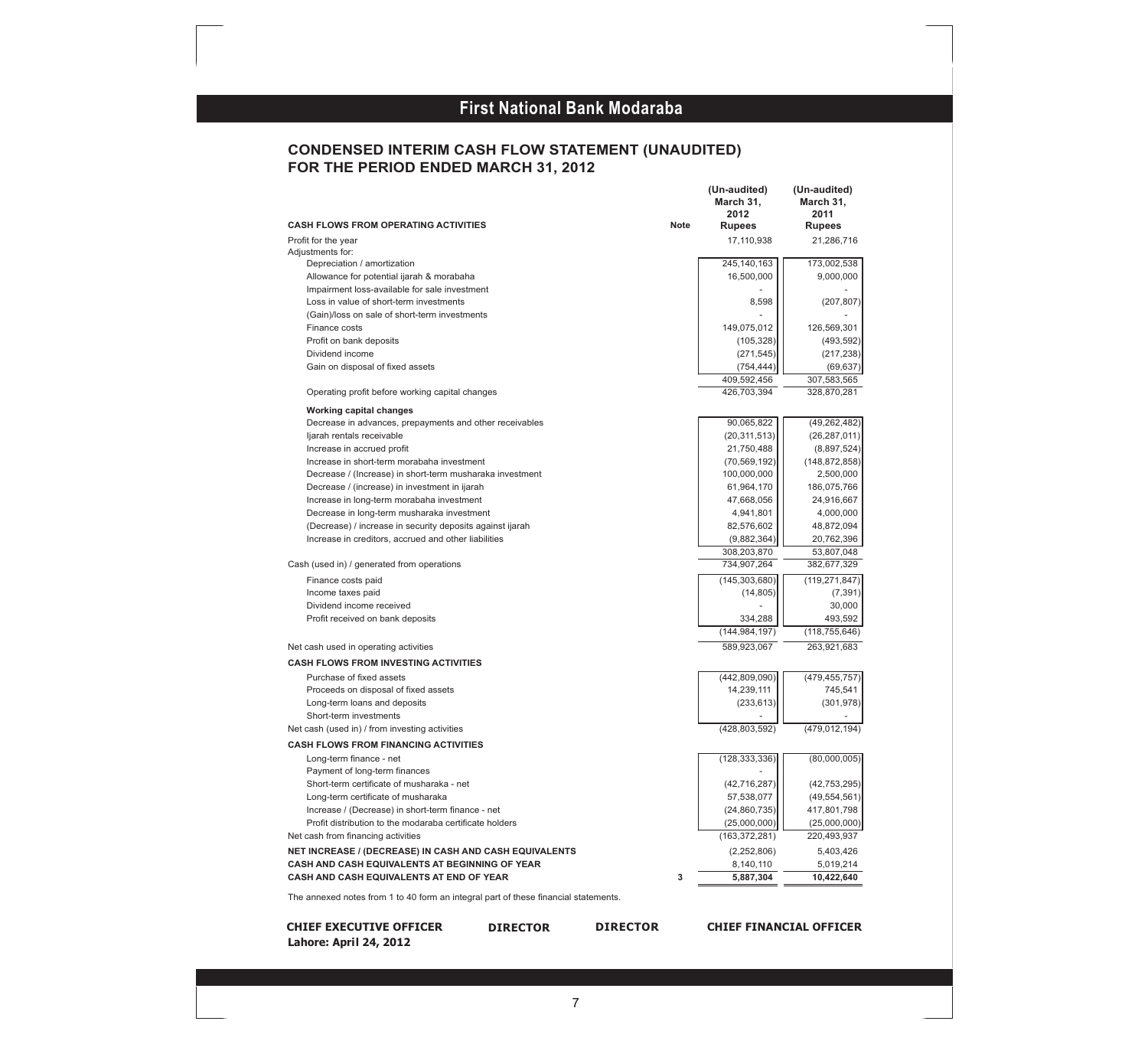#### **CONDENSED INTERIM STATEMENT OF CHANGES IN EQUITY (UNAUDITED) FOR THE PERIOD ENDED MARCH 31, 2012**

|                                                          | <b>Certificate</b><br>capital | Capital /<br><b>Statutory reverse</b> | Net unrealised<br>gain / (loss) in the<br>value of<br>investments<br>available for sale | Unappropriated<br>profits | <b>Total reserves</b> | <b>Total equity</b> |
|----------------------------------------------------------|-------------------------------|---------------------------------------|-----------------------------------------------------------------------------------------|---------------------------|-----------------------|---------------------|
|                                                          |                               |                                       |                                                                                         |                           |                       |                     |
| Balance as at June 30, 2010                              | 250,000,000                   | 32,307,963                            |                                                                                         | 49,231,856                | 81,539,819            | 331,539,819         |
| Profit for the period ended March 31, 2011               |                               |                                       |                                                                                         | 21,286,716                | 21,286,716            | 21,286,716          |
| Transferred to statutory reserves                        |                               | 4,257,343                             |                                                                                         | (4, 257, 343)             |                       |                     |
| Profit Distribution @ Re.1.0 per modaraba<br>certificate |                               |                                       |                                                                                         | (25,000,000)              | (25,000,000)          | (25,000,000)        |
| Balance as at March 31, 2011                             | 250,000,000                   | 36,565,306                            | ٠                                                                                       | 41,261,229                | 77,826,535            | 327,826,535         |
| Profit for the period ended June 30, 2011                |                               |                                       |                                                                                         | 9,312,892                 | 9,312,892             | 9,312,892           |
| Transferred to statutory reserves                        |                               | 1,862,579                             |                                                                                         | (1,862,579)               |                       |                     |
| Balance as at June 30, 2011                              | 250,000,000                   | 38,427,885                            | ٠                                                                                       | 48,711,542                | 87,139,427            | 337,139,427         |
| Profit for the period ended March 31, 2012               |                               |                                       |                                                                                         | 17,110,938                | 17,110,938            | 17,110,938          |
| Transferred to statutory reserves                        |                               | 4,257,343                             | ٠                                                                                       | (4, 257, 343)             |                       |                     |
| Profit distribution                                      |                               |                                       |                                                                                         | (25,000,000)              | (25,000,000)          | (25,000,000)        |
|                                                          |                               |                                       |                                                                                         |                           |                       |                     |
| Balance as at March 31, 2012                             | 250,000,000                   | 42,685,228                            |                                                                                         | 36,565,147                | 79,250,365            | 329,250,365         |

*The annexed notes from 1 to 16 form an integral part of these financial statements*

**CHIEF EXECUTIVE OFFICER DIRECTOR DIRECTOR CHIEF FINANCIAL OFFICER Lahore: April 24, 2012**

**DIRECTOR**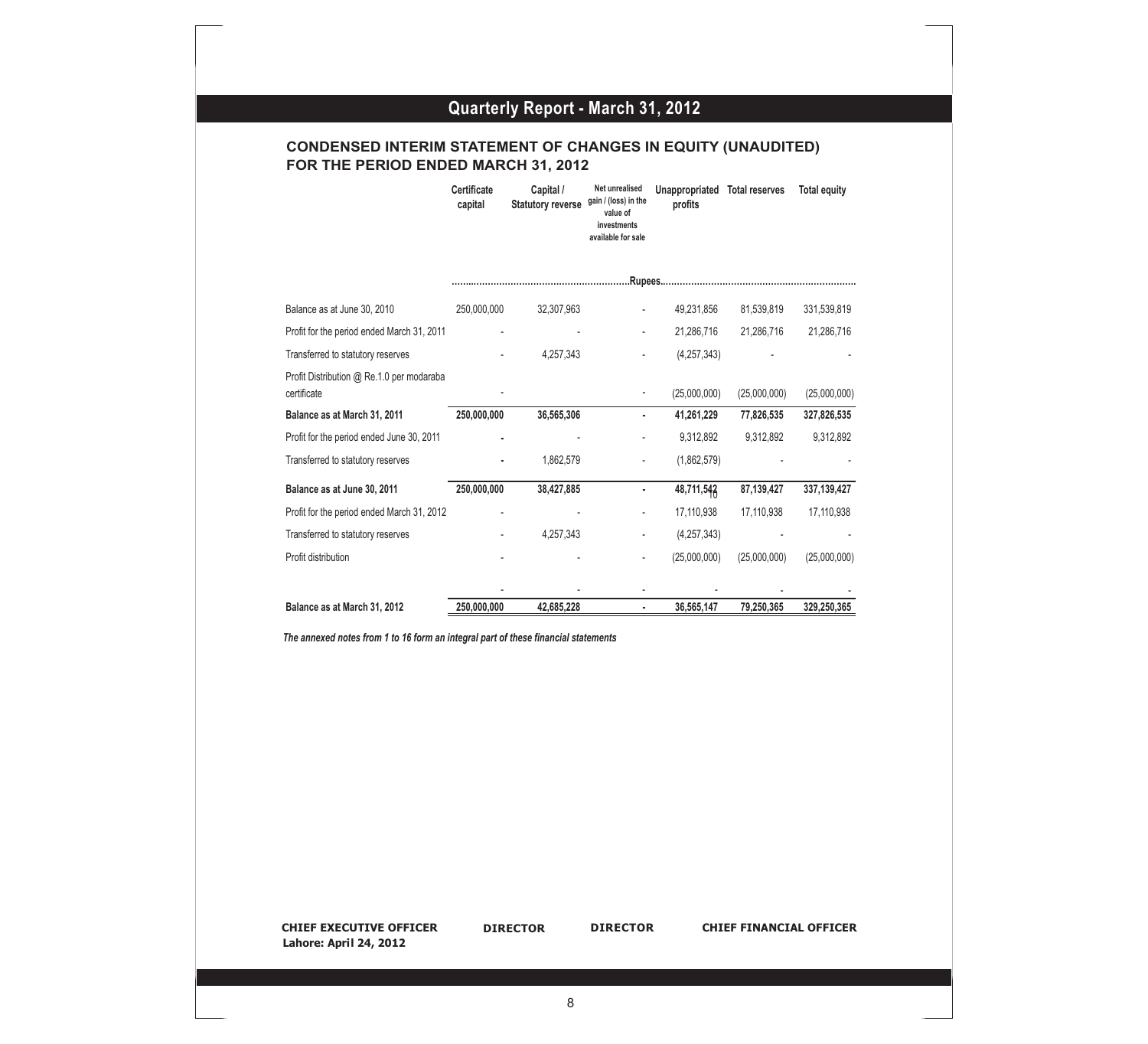#### **First National Bank Modaraba First National Bank Modaraba**

#### **NOTES TO THE CONDENSED INTERIM FINANCIAL STATEMENTS (UNAUDITED) FOR THE PERIOD ENDED MARCH 31, 2012**

#### **1 General Information**

First National Bank Modaraba "the Modaraba" is a multi purpose, perpetual and multi dimensional Modaraba formed under the Modaraba Companies and Modaraba (Floatation and Control) Ordinance, 1980 and rules framed thereunder and is managed by National Bank Modaraba Management Company Limited (a wholly owned subsidiary of National Bank of Pakistan), incorporated in Pakistan under the Companies Ordinance, 1984 and registered with Registrar of Modaraba Companies. The registered office of the Modaraba is situated at 5th Floor, National Bank of Pakistan, Regional Headquarters Building, 26 - Mc Lagon Road, Lahore. The Modaraba is listed on Karachi and Lahore stock exchanges. The Modaraba commenced its business operations on December 04, 2003.

#### **2 Basis Of Preparation**

- **2.1** These condensed interim financial statements have been prepared in accordance with the directives issued by the Securities & Exchange Commission of Pakistan (SECP) and are in compliance with the International Accounting Standard 34 (Interim Financial Reporting) and being submitted to certificate holders as required by Section 245 of the Companies Ordinance, 1984.
- **2.2** These financial statements should be read in conjunction with annual audited financial statements for the year ended June 30, 2011. Comparative balance sheet is extracted from annual audited financial statements for the year ended June 30, 2011 whereas profit and loss account, comparative statement of changes in equity and comparative cash flows statement are stated from unaudited interim financial information for the nine months ended on March 31, 2011.
- **2.3** These financial statements have been prepared under the historical cost convention, except for short term investments that are measured at fair value in accordance with the requirements of International Accounting Standard - 39 ( Financial Instruments Recognition and Measurement).
- **2.4** These condensed interim financial statements are unaudited.
- **2.5** These condensed interim financial statements are presented in Pak rupees, Which is the Modaraba's functional and presentational **Currency**
- **3 Accounting Policies**
- **3.1** The accounting policies adopted for the preparation of these condensed interim financial statement, are consistent with those applied in the preparation of published financial statements of Modaraba for the year ended June 30, 2011.

#### **4 Taxation**

Under the current tax law, the income of non-trading Modarabas is exempt from tax provided that they distribute ninety (90) percent of its profits as cash dividend to the certificate holders out of current period's total profit after appropriating statutory reserves. Where such profit is not distributed, provision for tax is made on taxable income at the current tax rates applicable to Modaraba after taking into account the available tax exemptions and tax credits, if any. The Modaraba intends to continue availing the tax exemption and hence no provision has been made in condensed interim condensed financial statement for the tax liability of nine months ended March 31, 2012.

|   |                                                   |             | March 31<br>2012 | June 30<br>2011 |
|---|---------------------------------------------------|-------------|------------------|-----------------|
|   |                                                   | <b>Note</b> | <b>Rupees</b>    | <b>Rupees</b>   |
| 5 | <b>NET INVESTMENT IN IJARAH</b>                   |             |                  |                 |
|   | Minimum ijarah rentals receivable                 |             | 148,823,948      | 216.142.107     |
|   | Residual value                                    |             | 74,454,522       | 69,717,236      |
|   | Gross investment in ijarah                        |             | 223,278,470      | 285,859,343     |
|   | Less: Unearned finance income                     |             | 35,938,948       | 36,555,651      |
|   | Net investment in ijarah                          |             | 187,339,522      | 249,303,692     |
|   | Less: allowance for potential ijarah losses       |             | 4.920.743        | 4.920.743       |
|   | Less: Current portion of net investment in ijarah |             | 47,995,880       | 120, 169, 184   |
|   |                                                   |             | 134 422 899      | 124 213 765     |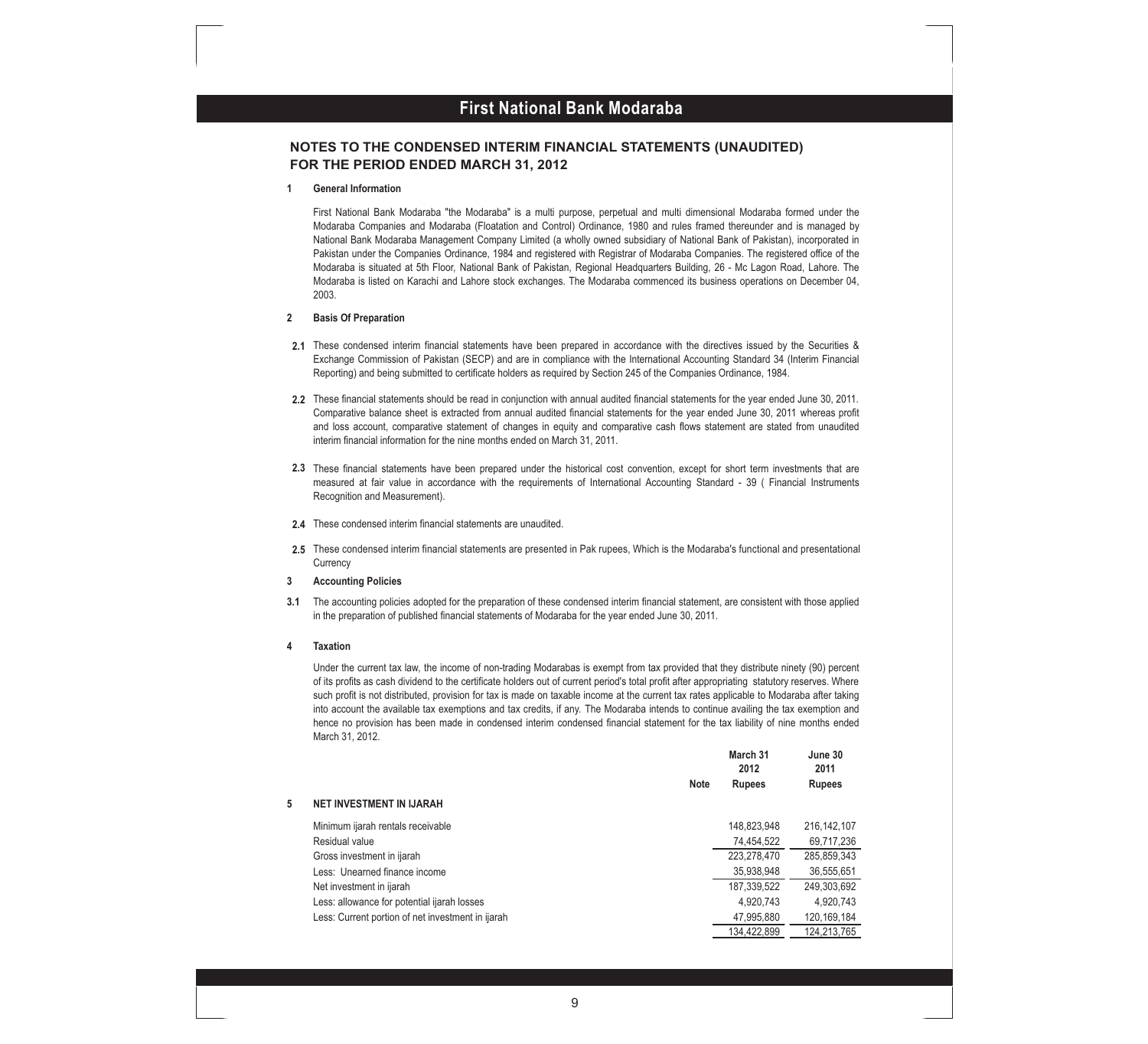|          |                                                                                                                                                                                                                                                        | March 31<br>2012           | June 30<br>2011            |
|----------|--------------------------------------------------------------------------------------------------------------------------------------------------------------------------------------------------------------------------------------------------------|----------------------------|----------------------------|
| 6        | <b>Note</b><br><b>FIXED ASSETS</b>                                                                                                                                                                                                                     | <b>Rupees</b>              | Rupees                     |
|          |                                                                                                                                                                                                                                                        |                            |                            |
|          | 6.1<br>Assets under ljarah arrangements<br>6.2<br>Assets under own use                                                                                                                                                                                 | 909,708,263<br>1,733,191   | 725,840,696<br>1,416,498   |
|          |                                                                                                                                                                                                                                                        | 911,441,454                | 727,257,194                |
| 6.1      | Assets under ljarah arrangements                                                                                                                                                                                                                       |                            |                            |
|          | Written down value-at beginning of period/year                                                                                                                                                                                                         | 725,840,696                | 418,921,835                |
|          | Additions at cost                                                                                                                                                                                                                                      | 435,799,833                | 547,397,060                |
|          |                                                                                                                                                                                                                                                        |                            |                            |
|          | Less:<br>Written down value of assets disposed off                                                                                                                                                                                                     | 7,350,553                  | 4,916,546                  |
|          | Depreciation / amortization charged during the period/year                                                                                                                                                                                             | 244,581,713                | 235,561,653                |
|          |                                                                                                                                                                                                                                                        | 251,932,266                | 240,478,199                |
|          |                                                                                                                                                                                                                                                        | 909,708,263                | 725,840,696                |
| 6.2      | Assets under own use                                                                                                                                                                                                                                   |                            |                            |
|          | Written down value-at beginning of period/year                                                                                                                                                                                                         | 1,416,498                  | 2,016,200                  |
|          | Additions at cost                                                                                                                                                                                                                                      | 1,013,810                  |                            |
|          |                                                                                                                                                                                                                                                        |                            |                            |
|          | Less: depreciation / amortization charged during the period/year                                                                                                                                                                                       | 558,450                    | 599,702                    |
|          | Written down value of assets disposed off                                                                                                                                                                                                              | (138, 667)                 |                            |
|          |                                                                                                                                                                                                                                                        | 1,733,191                  | 1,416,498                  |
| 7        | <b>SHORT-TERM CERTIFICATES OF MUSHARAKA - UNSECURED</b>                                                                                                                                                                                                |                            |                            |
|          | During the period the modaraba has issued Certificates of Musharaka which are repayable within next twelve months. The estimated<br>share of profit payable on quarterly basis on these certificates ranges from Rs 11.00% to 13.45% per annum.        |                            |                            |
|          |                                                                                                                                                                                                                                                        | March 31                   | June 30                    |
|          |                                                                                                                                                                                                                                                        | 2012                       | 2011                       |
| 8        | <b>LONG-TERM CERTIFICATE OF MUSHARAKA - UNSECURED</b>                                                                                                                                                                                                  | <b>Rupees</b>              | <b>Rupees</b>              |
|          |                                                                                                                                                                                                                                                        |                            |                            |
|          | Certificate of Musharaka                                                                                                                                                                                                                               | 136,138,077                | 78,600,000                 |
|          | Less: Current portion                                                                                                                                                                                                                                  | 69,245,439                 |                            |
|          |                                                                                                                                                                                                                                                        | 66,892,638                 | 78,600,000                 |
| 8.1<br>9 | Amount represents the long-term Certificates of Musharaka issued through private placements. The estimated share of profit payable<br>on quarterly basis on these certificates ranges from Rs 11.00% to 13.45% per annum.<br><b>LONG-TERM FINANCES</b> |                            |                            |
|          | Finance under musharaka arrangements                                                                                                                                                                                                                   |                            |                            |
|          | From National Bank of Pakistan                                                                                                                                                                                                                         | 254,166,652                | 415,833,319                |
|          | Finance under morabaha arrangements                                                                                                                                                                                                                    |                            |                            |
|          | From other financial institutions                                                                                                                                                                                                                      | 266,666,670                | 233,333,339                |
|          |                                                                                                                                                                                                                                                        |                            |                            |
|          | Less: Current portion                                                                                                                                                                                                                                  | 520,833,322<br>270,833,333 | 649,166,658<br>336,666,667 |
|          |                                                                                                                                                                                                                                                        | 249,999,989                | 312,499,991                |
|          | <b>CERTIFICATE CAPITAL</b>                                                                                                                                                                                                                             |                            |                            |
|          | <b>Number of certificate</b>                                                                                                                                                                                                                           |                            |                            |
| 10       | 2012<br>2011                                                                                                                                                                                                                                           |                            |                            |
|          | Authorized:                                                                                                                                                                                                                                            |                            |                            |
|          | 60,000,000<br>60,000,000<br>Modaraba certificates of Rs.10 each.                                                                                                                                                                                       | 600,000,000                | 600,000,000                |
|          | Issued, subscribed and paid up:                                                                                                                                                                                                                        |                            |                            |
|          | Modaraba certificates of Rs.10 each fully paid in cash.<br>25,000,000<br>25,000,000                                                                                                                                                                    | 250,000,000                | 250,000,000                |
|          | 10.1 7,500,000(June 2010: 7,500,000) certificates are held by National Bank Modaraba Management Company Limited.                                                                                                                                       |                            |                            |
|          |                                                                                                                                                                                                                                                        |                            |                            |
| 11       | <b>CONTINGENCIES AND COMMITMENTS</b>                                                                                                                                                                                                                   |                            |                            |
|          | Contingencies                                                                                                                                                                                                                                          |                            |                            |
|          | There was no change in the status of contingencies as stated in financial statements for the year ended June 30, 2010.                                                                                                                                 |                            |                            |
|          | <b>Commitments</b><br>ljarah facilities approved but not disbursed                                                                                                                                                                                     | 86,528,200                 | 111,998,949                |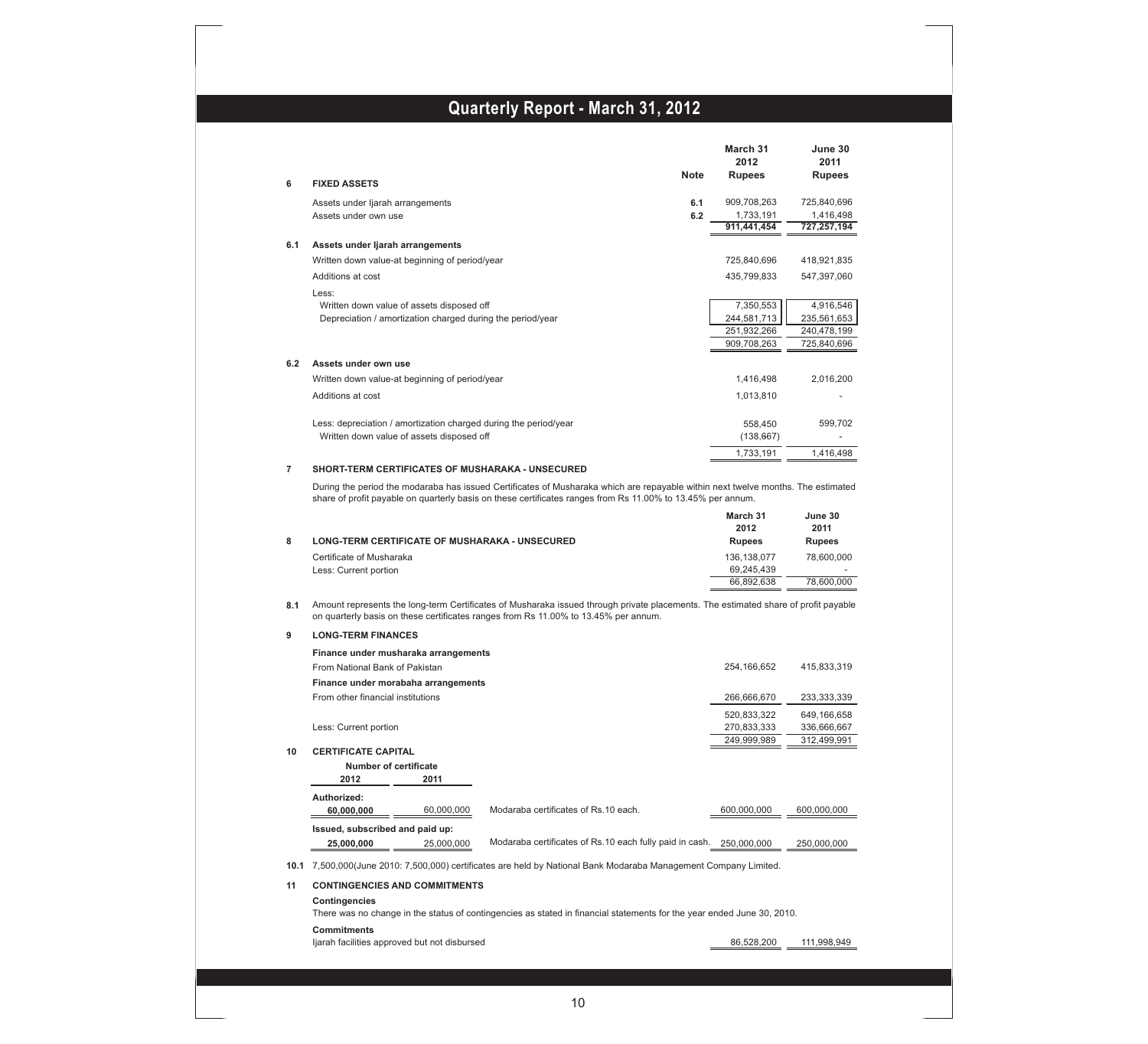|                                         | Nine months ended |            | Quarter ended |           |  |
|-----------------------------------------|-------------------|------------|---------------|-----------|--|
|                                         | March 31          | March 31   | March 31      | March 31  |  |
|                                         | 2012              | 2011       | 2012          | 2011      |  |
| 12<br><b>OPERATING EXPENSES</b>         |                   | Rupees     | Rupees        |           |  |
| Salaries, allowances and other benefits | 12,289,234        | 9,033,464  | 3,808,388     | 2,896,838 |  |
| Communication expenses                  | 195.037           | 180.877    | 62.641        | 70.276    |  |
| Traveling and conveyance                | 332,502           | 135,716    | 124,870       | 29,072    |  |
| Vehicle running expenses                | 231,610           | 123,605    | 62,649        | 49,997    |  |
| Postage and stamps                      | 49,400            | 62,857     | 7,940         | 10,399    |  |
| Advertisement                           | 54,630            | 102,880    | 1,250         |           |  |
| Legal and professional charges          | 440,763           | 261,026    | 230,231       | 63,144    |  |
| Auditor's remuneration                  | 96,800            | 88,000     |               |           |  |
| Fee and subscription                    | 721,702           | 560,952    | 320,540       | 55,734    |  |
| Repairs and maintenance                 | 259,776           | 254,138    | 97,855        | 131,911   |  |
| Insurance                               | 238.210           | 118,880    | 40.307        | 30,070    |  |
| Stationery, printing and other expenses | 332,453           | 284,248    | 85,906        | 87,613    |  |
| Depreciation / amortization             | 558,450           | 524,643    | 196,374       | 170,781   |  |
| Entertainment                           | 137,461           | 61,294     | 54,234        | 29,605    |  |
| Other sundry expenses                   | 93,136            | 98,766     | 61,941        | 36,940    |  |
|                                         | 16,031,164        | 11,891,346 | 5,155,126     | 3,662,380 |  |

#### **13 BALANCES AND TRANSACTIONS WITH RELATED PARTIES**

**13.1** Modaraba management fee at the rate of 10 % of profit before tax has been recorded as payable to National Bank Modaraba Management Company Limited, under section 18 of the Modaraba Companies and Modaraba (Floatation and Control) Ordinance, 1980.

**13.2** Details of other transactions with related parties and balances outstanding with them at the end of nine month are as follows:

|                                                                                | March 31<br>2012  | June 30<br>2011 |
|--------------------------------------------------------------------------------|-------------------|-----------------|
| Balances outstanding at the period end                                         | <b>Rupees</b>     | <b>Rupees</b>   |
| National Income Daily Account with National Bank of Pakistan (running balance) | 4.579.756         | 5.375.507       |
| Finances under Musharaka arrangement from National Bank of Pakistan            | 427,502,240       | 361,499,481     |
| Net investment in Ijarah finance to National Bank Limited                      | 61.665.497        | 108.811.255     |
| Current Account with National Bank                                             | 832.728           | 831.949         |
| Balance payable to Modaraba Management company                                 | 1.401.215         | 6.395.031       |
|                                                                                | Nine months ended |                 |

**March 31 March 31 2012 2011**

| <b>Transactions with related parties</b> |                                    |                               | Rupees      |             |
|------------------------------------------|------------------------------------|-------------------------------|-------------|-------------|
| <b>Related Party</b>                     | Relationship                       | <b>Nature of Transactions</b> |             |             |
| National Bank Of Pakistan                | Management co's<br>holding company | Musharaka obtained            |             | 44,763,847  |
| National Bank Of Pakistan                | Management co's                    | Musharaka repaid              | 161,666,667 | 142,500,000 |
|                                          | holding company                    |                               |             |             |
| National Bank Of Pakistan                | Management co's                    | ljarah disbursed              | 1,875,000   | 74,433,370  |
|                                          | holding company                    |                               |             |             |
| National Bank Of Pakistan                | Management co's                    | ljarah repaid                 | 45,755,169  | 31,166,341  |
|                                          | holding company                    |                               |             |             |
| National Bank Modaraba Management        | Management company                 | Dividend paid                 | 7,500,000   | 7,500,000   |
| Profit / expenses during the period      |                                    |                               |             |             |
| National Bank Modaraba Management        | Management company                 | Management fee                | 1,901,215   | 2,365,191   |
| National Bank Of Pakistan                | Management co's                    | Profit paid                   | 52,484,593  | 38,100,397  |
|                                          | holding company                    |                               |             |             |
| National Bank Of Pakistan                | Management co's<br>holding company | Profit on ijarah              | 44,902,837  | 9,826,401   |

Transactions with related parties are carried out at arm's length in the normal course of business. The consideration is computed on commercial terms and conditions except for the modaraba company's management fee as mentioned above.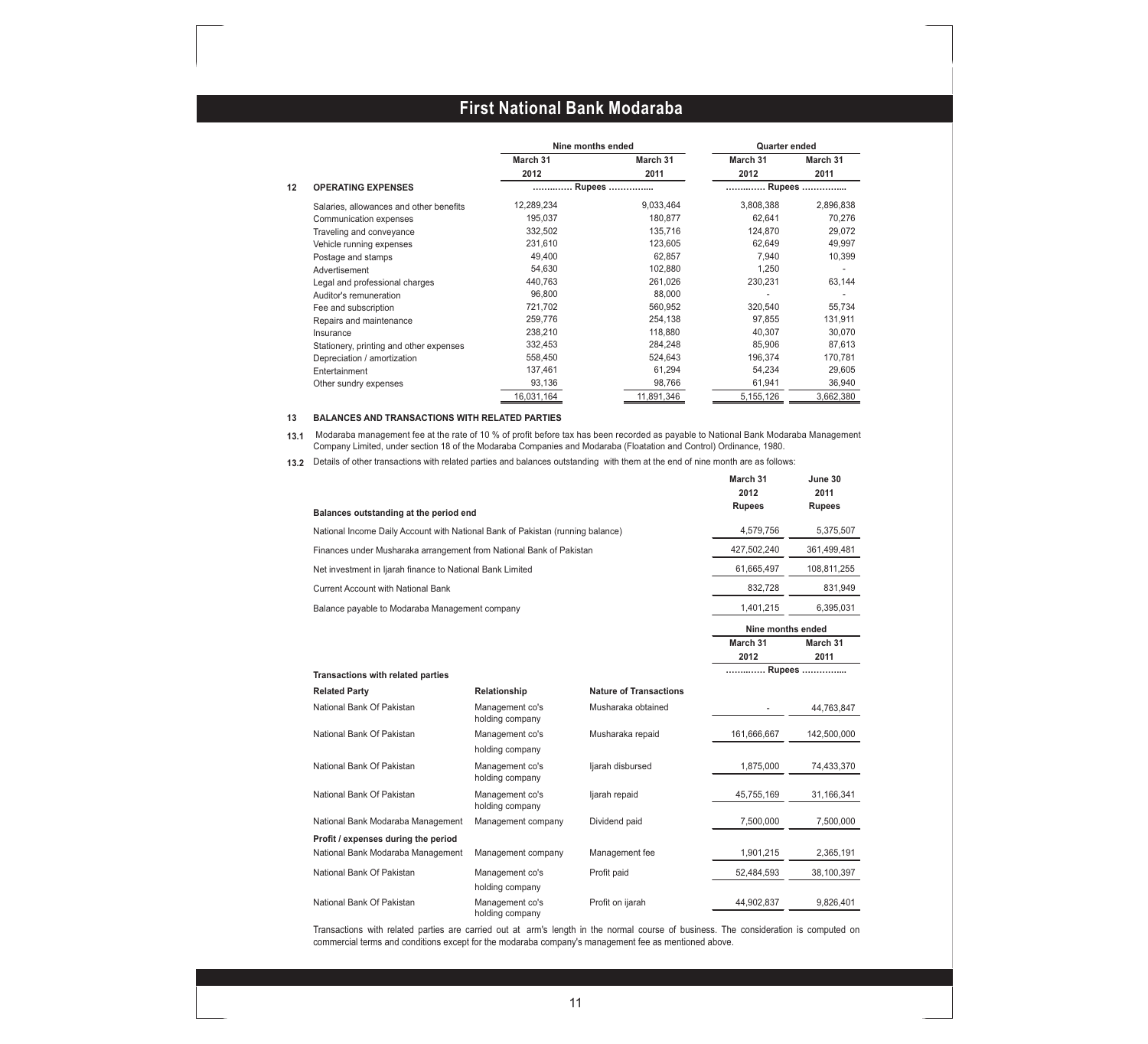#### **14 OTHERS**

There were no other significant activities since June 30, 2011 affecting the financial statements.

#### **15 DATE OF AUTHORIZATION FOR ISSUE**

These financial statements were authorized for issue on April 24, 2012 by the Board of Directors of the National Bank Modaraba Management Company Limited.

#### **16 GENERAL**

No significant re-arrangements have been made in comparative condensed interim financial statements.

Figures have been rounded off to the nearest rupee.

**CHIEF EXECUTIVE OFFICER DIRECTOR DIRECTOR CHIEF FINANCIAL OFFICER Lahore: April 24, 2012**

**DIRECTOR**